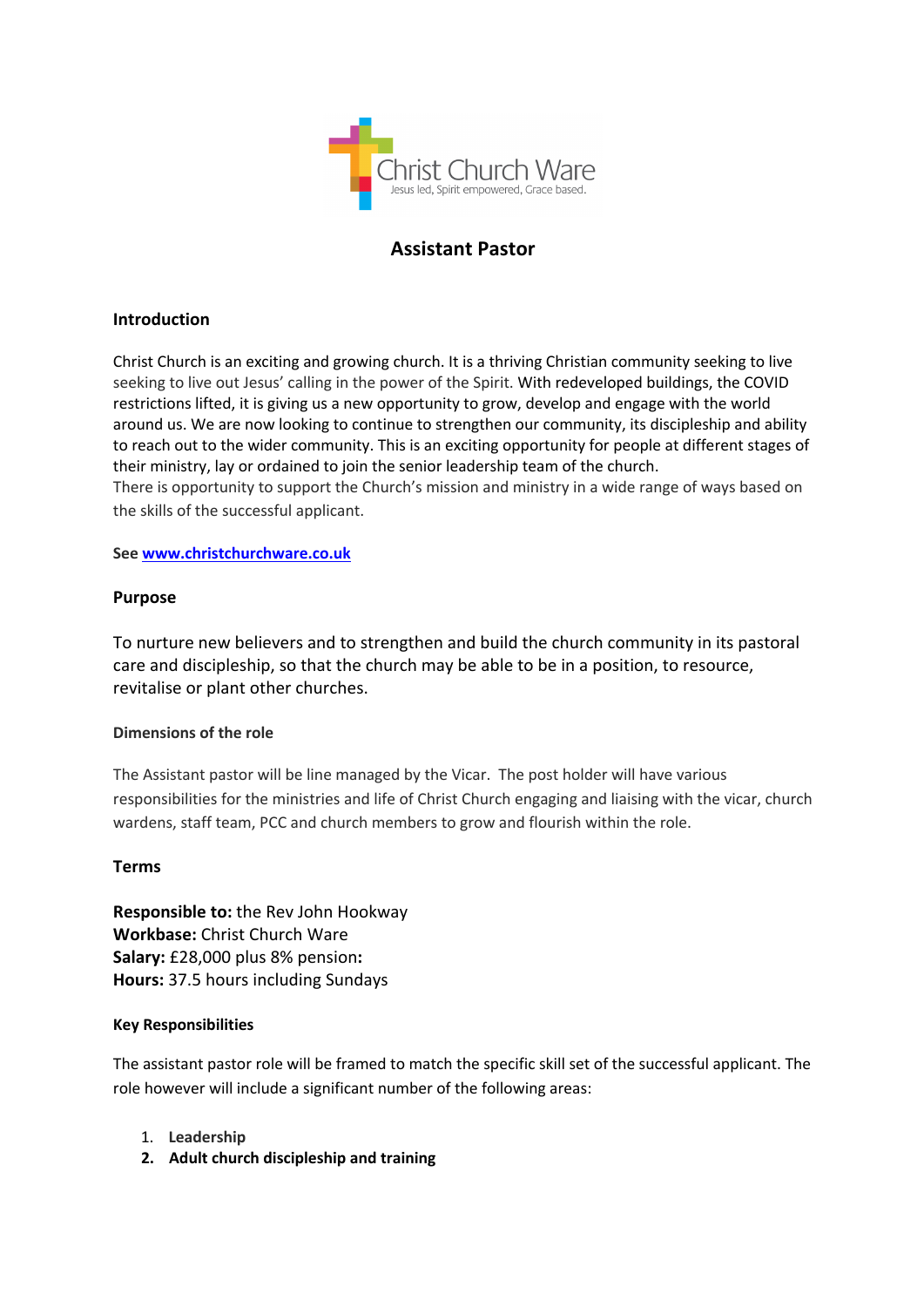- **3. Pastoral Care**
- 4. **Worship and teaching**
- 5. **Mission**

## See **Indicative roles and responsibilities**

## **About You**

To flourish in this role you will need:

- A servant leader
- Prayerful and full of faith, expecting great things of God
- Able to live and lead in "now and the not yet"
- Committed to growing in their relationship with God
- A deep knowledge of scripture teaching faithfully and creatively
- A team player who brings hope and joy to those they meet
- A team leader who brings out the best in others
- Emotionally intelligent
- A self-starter with the ability to work under your own initiative.
- High Level of digital literacy
- A strong and inspiring communication skills both face to face, written and on the telephone.
- Reliable with the ability to thrive under pressure
- Discretion in handling confidential matters

## **It would be desirable to have**

- Able to delegate, whilst ensuring that projects are delivered on time
- Ability to work in a small team.
- Able to relate well to people of all ages and different backgrounds.
- Patience and good sense of humour.
- Ability to multitask and prioritise, with the flexibility to adjust to fluctuating workloads and deadlines

## **There is a genuine occupational requirement for the successful applicant to be a committed Christian, willing to respect the views of the church leaders they work under and actively embrace and live by the values and ethos of Christ Church.**

Christ Church is committed to safeguarding and promoting the welfare of children, young people and adults who may be vulnerable. The PCC expects all employees and volunteers to share this commitment.